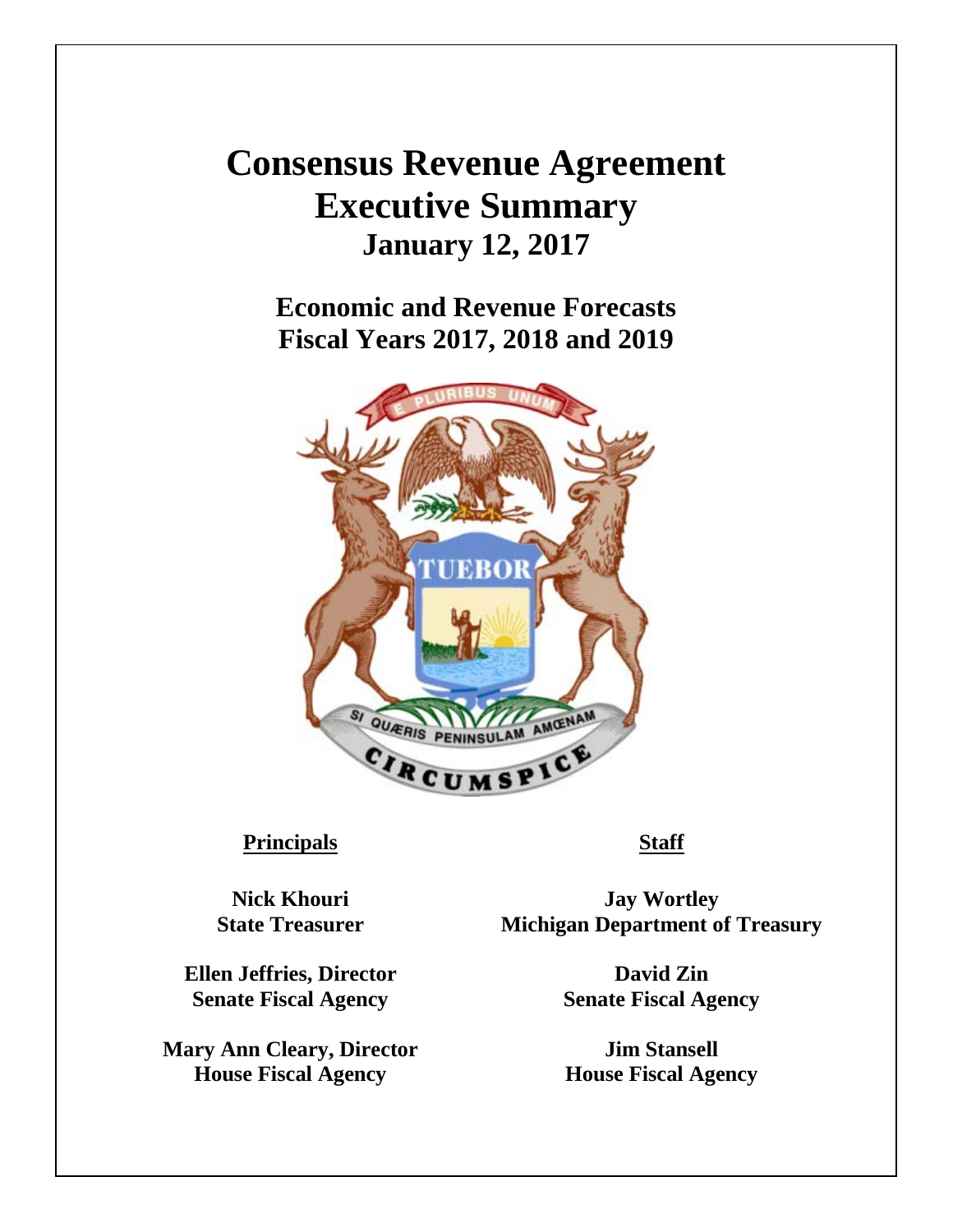|                                                                          |                |                  | January 2017       |                  |                    |                  |                    |                  |                    |
|--------------------------------------------------------------------------|----------------|------------------|--------------------|------------------|--------------------|------------------|--------------------|------------------|--------------------|
|                                                                          | Calendar       | Calendar         | Percent<br>Change  | Calendar         | Percent<br>Change  | Calendar         | Percent<br>Change  | Calendar         | Percent<br>Change  |
|                                                                          | 2015<br>Actual | 2016<br>Forecast | from Prior<br>Year | 2017<br>Forecast | from Prior<br>Year | 2018<br>Forecast | from Prior<br>Year | 2019<br>Forecast | from Prior<br>Year |
| <b>United States</b>                                                     |                |                  |                    |                  |                    |                  |                    |                  |                    |
| <b>Real Gross Domestic Product</b><br>(Billions of Chained 2009 Dollars) | \$16,397       | \$16,660         | 1.6%               | \$16,993         | 2.0%               | \$17,316         | 1.9%               | \$17,680         | 2.1%               |
| <b>Implicit Price Deflator GDP</b><br>$(2009 = 100)$                     | 110.0          | 111.4            | 1.3%               | 113.4            | 1.8%               | 115.6            | 1.9%               | 117.9            | 2.0%               |
| <b>Consumer Price Index</b><br>$(1982 - 84 = 100)$                       | 237.017        | 239.925          | 1.2%               | 244.879          | 2.1%               | 249.777          | 2.0%               | 255.504          | 2.3%               |
| Consumer Price Index - Fiscal Year<br>$(1982 - 84 = 100)$                | 236.742        | 238.939          | 0.9%               | 243.767          | 2.0%               | 248.490          | 1.9%               | 254.017          | 2.2%               |
| Personal Consumption Deflator<br>$(2009 = 100)$                          | 109.5          | 110.7            | 1.1%               | 112.6            | 1.7%               | 114.6            | 1.8%               | 116.9            | 2.0%               |
| 3-month Treasury Bills<br>Interest Rate (percent)                        | 0.05           | 0.3              |                    | 0.8              |                    | 1.4              |                    | 2.1              |                    |
| Aaa Corporate Bonds<br>Interest Rate (percent)                           | 3.9            | 3.6              |                    | 3.9              |                    | 4.1              |                    | 4.3              |                    |
| Unemployment Rate - Civilian<br>(percent)                                | 5.3            | 4.9              |                    | 4.7              |                    | 4.7              |                    | 4.7              |                    |
| Wage and Salary Employment<br>(millions)                                 | 141.865        | 144.319          | 1.7%               | 146.200          | 1.3%               | 147.520          | 0.9%               | 148.850          | 0.9%               |
| <b>Housing Starts</b><br>(millions of starts)                            | 1.112          | 1.164            | 4.7%               | 1.226            | 5.3%               | 1.270            | 3.6%               | 1.335            | 5.1%               |
| <b>Light Vehicle Sales</b><br>(millions of units)                        | 17.4           | 17.5             | 0.4%               | 17.2             | $-1.5%$            | 17.0             | $-1.2%$            | 16.9             | $-0.6%$            |
| Passenger Car Sales<br>(millions of units)                               | $7.5\,$        | 6.9              | $-8.2%$            | 6.5              | $-5.8%$            | 6.4              | $-1.5%$            | 6.3              | $-1.6%$            |
| <b>Light Truck Sales</b><br>(millions of units)                          | 9.9            | 10.6             | 6.9%               | 10.7             | 1.3%               | 10.6             | $-0.9%$            | 10.6             | 0.0%               |
| Big 3 Share of Light Vehicles<br>(percent)                               | 43.6           | 42.9             |                    | 43.0             |                    | 43.2             |                    | 43.0             |                    |
| <b>Michigan</b>                                                          |                |                  |                    |                  |                    |                  |                    |                  |                    |
| Wage and Salary Employment<br>(thousands)                                | 4,244          | 4,329            | 2.0%               | 4,376            | 1.1%               | 4,420            | 1.0%               | 4,464            | 1.0%               |
| <b>Unemployment Rate</b><br>(percent)                                    | 5.4            | 4.6              |                    | 4.6              |                    | 4.8              |                    | 4.7              |                    |
| Personal Income<br>(millions of dollars)                                 | \$424,807      | \$440,101        | 3.6%               | \$457,265        | 3.9%               | \$474,183        | 3.7%               | \$493,625        | 4.1%               |
| Real Personal Income<br>(millions of 1982-84 dollars)                    | \$194,237      | \$198,076        | 2.0%               | \$201,330        | 1.6%               | \$204,870        | 1.8%               | \$208,937        | 2.0%               |
| <b>Wages and Salaries</b><br>(millions of dollars)                       | \$214,703      | \$224,580        | 4.6%               | \$232,215        | 3.4%               | \$239,414        | 3.1%               | \$247,793        | 3.5%               |
| Detroit Consumer Price Index<br>$(1982 - 84 = 100)$                      | 218.706        | 222.188          | 1.6%               | 227.122          | 2.2%               | 231.456          | 1.9%               | 236.255          | 2.1%               |

## **Table 1 Consensus Economic Forecast**